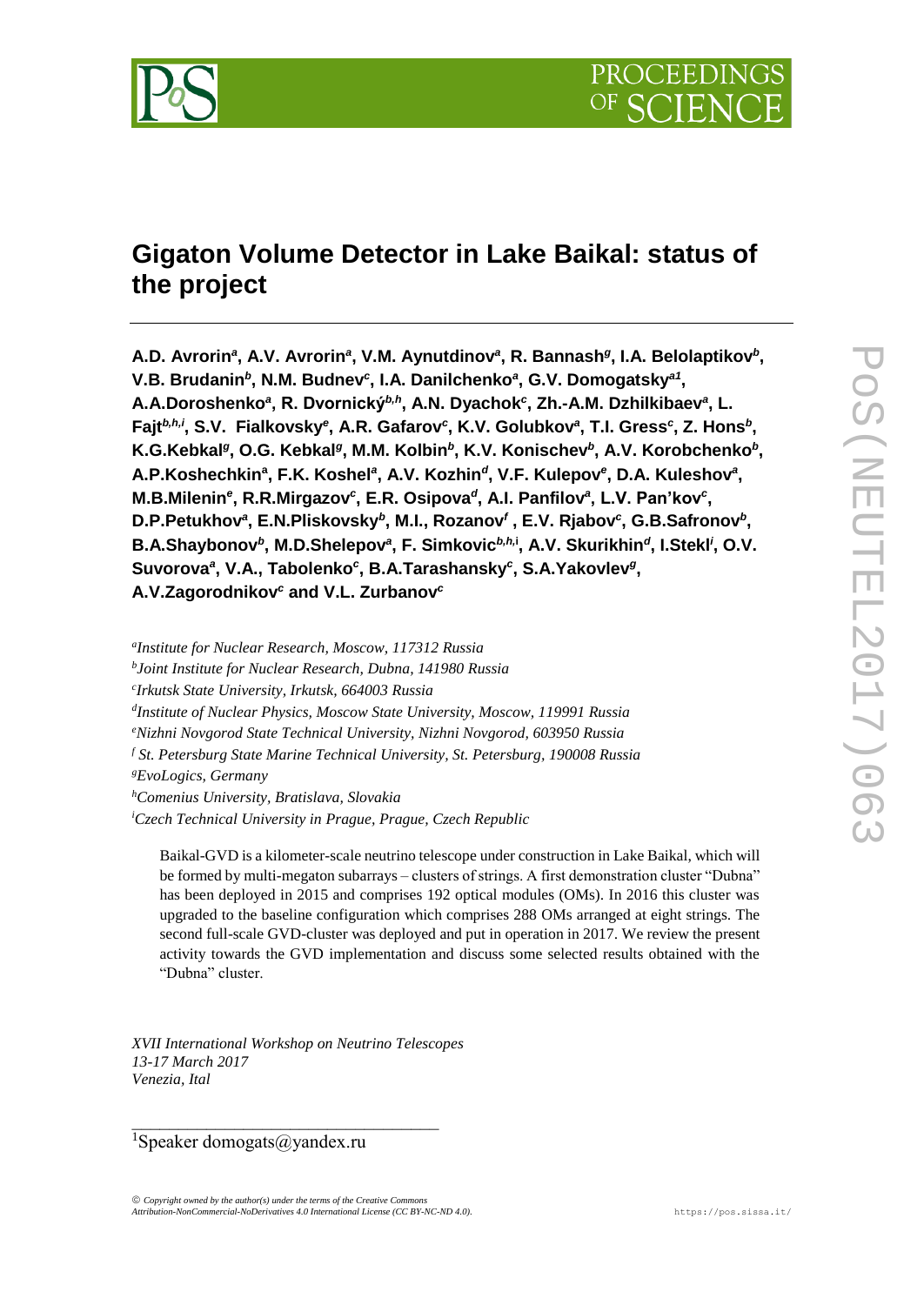



## **1. Introduction**

The construction of the Baikal-GVD neutrino telescope [1] is motivated by its discovery potential in astrophysics, cosmology and particle physics. Its primary goal is the detailed study the diffuse flux of high-energy cosmic neutrinos and the search for their sources. It will also search for dark matter candidates (WIMPs), for neutrinos from the decay of super heavy particles, for magnetic monopoles and other exotic particles. It will also be a platform for environmental studies in Lake Baikal. The site chosen for the experiment is in the southern basin of Lake Baikal. Here, the combination of hydrological, hydro-physical, and landscape factors is optimal for deployment and operation of the neutrino telescope. The water depth is about 1360 m at distances beginning from about three kilometers from the shore. The water transparency is characterized by an absorption length of about 20 - 25 m and a scattering length of 30 - 50 m. The water luminescence is moderate at the detector site.

Baikal-GVD is rooted in the long-term operation of its predecessor NT200 [2]. During the Design Study (2008–2010) [3] the basic elements of GVD – new optical modules (OMs), FADC readout units, underwater communications and trigger systems – have been developed, produced and tested in-situ. During the Preparatory Phase (2011–2015) [4], comprehensive in-situ tests of all elements and systems of the future detector as part of several engineering arrays have been performed. The Preparation phase was concluded in 2015 with the deployment of a demonstration cluster comprising 192 OMs. The construction of the first phase of Baikal-GVD (GVD-I) was started in 2016 by deployment of the first cluster in its baseline configuration, consisting of 288 OMs arranged at eight 525 m long strings. In 2017, the array was upgraded by the deployment of the second GVD cluster. Commissioning of GVD-I (8 clusters, volume 0.4 km<sup>3</sup>) is envisaged for 2020. The second stage GVD-II with 14 clusters will be completed by 2023.

#### **2. The Neutrino telescope Baikal-GVD**

The concept of Baikal-GVD is based on a number of evident requirements for the design and organization of the measuring system of the new detector: the utmost use of the advantages of mounting the telescope from the ice cover of Lake Baikal, the expandability of the system and ensure its effective operation already at the first stages of deployment, and the possibility of implementing different versions of arrangement and spatial density of photodetector location within the same measurement system.

The detector will utilize the deep water of Lake Baikal instrumented with optical modules (OMs) – pressure resistant glass spheres equipped with photomultiplier tubes Hamamatsu R7081- 100 with photocathode diameter of 10" and a quantum efficiency of ~35% [5]. The PMTs record the Cherenkov radiation from secondary particles produced in interactions of high-energy neutrinos inside or near the instrumented volume. From the arrival times of light at the PMTs and from the amount of light, direction and energy of the incoming neutrinos are derived.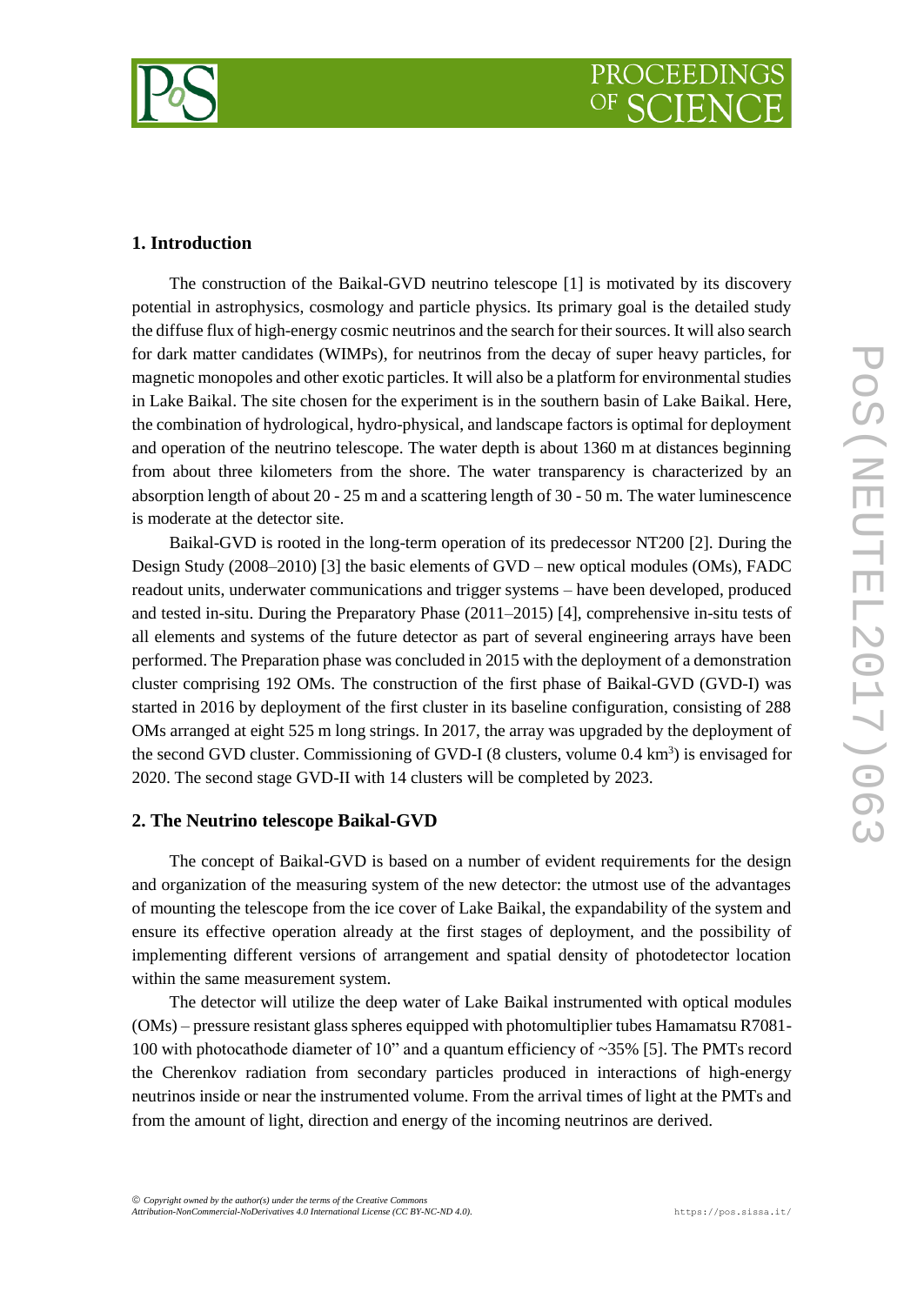



Fig. 2.1. Block diagram of the string and view of a cluster of Baikal-GVD (left), and layout of eight clusters of GVD-1 (right).

The array will consist of a network of autonomous subdetectors - so-called *clusters* – each of them with 288 optical modules. Each cluster is a fully functional detector which is capable of detecting a physical event both in standalone mode, and as part of a full-scale installation. A cluster comprises eight vertical strings attached to the lake floor: seven side strings on a radius of 60 m around a central one. Each string carries 36 OMs, arranged at depths between 735 and 1260 meters (instrumented length: 525 m). The vertical spacing between the OMs along a string is 15 m. The OMs are functionally combined in 3 *sections. A* section comprises 12 OMs with data processing and communication electronics and forms a *detection unit* (DU) of the array. All analogue signals from the PMTs are digitized and processed in the *sections* and are sent to shore if certain trigger conditions (e.g. a minimum number of fired PMTs) are fulfilled. The clusters are connected to shore (3.5 km distance) via a network of cables for electrical power and highbandwidth data communication. The shore station provides power, detector control and readout, computing resources and a high-bandwidth internet connection to the data repositories. The overall design allows for a flexible and cost-effective implementation of the array. The large detection volume, combined with high angular and energy resolutions and moderate background conditions in fresh lake water allows for efficient study of cosmic neutrinos, muons from charged cosmic rays and exotic particles. It is also an attractive platform for environmental studies.

The first phase GVD-1 will comprise 8 clusters with 2304 OMs in total. The distances between the centers of the clusters are 300 m. Figure 2.1 shows the block diagram of the string, the view of a Baikal-GVD cluster, and the layout of GVD-1. The triangles on the plan show the deep-water stations of the strings, circles indicate the cable stations installed to date.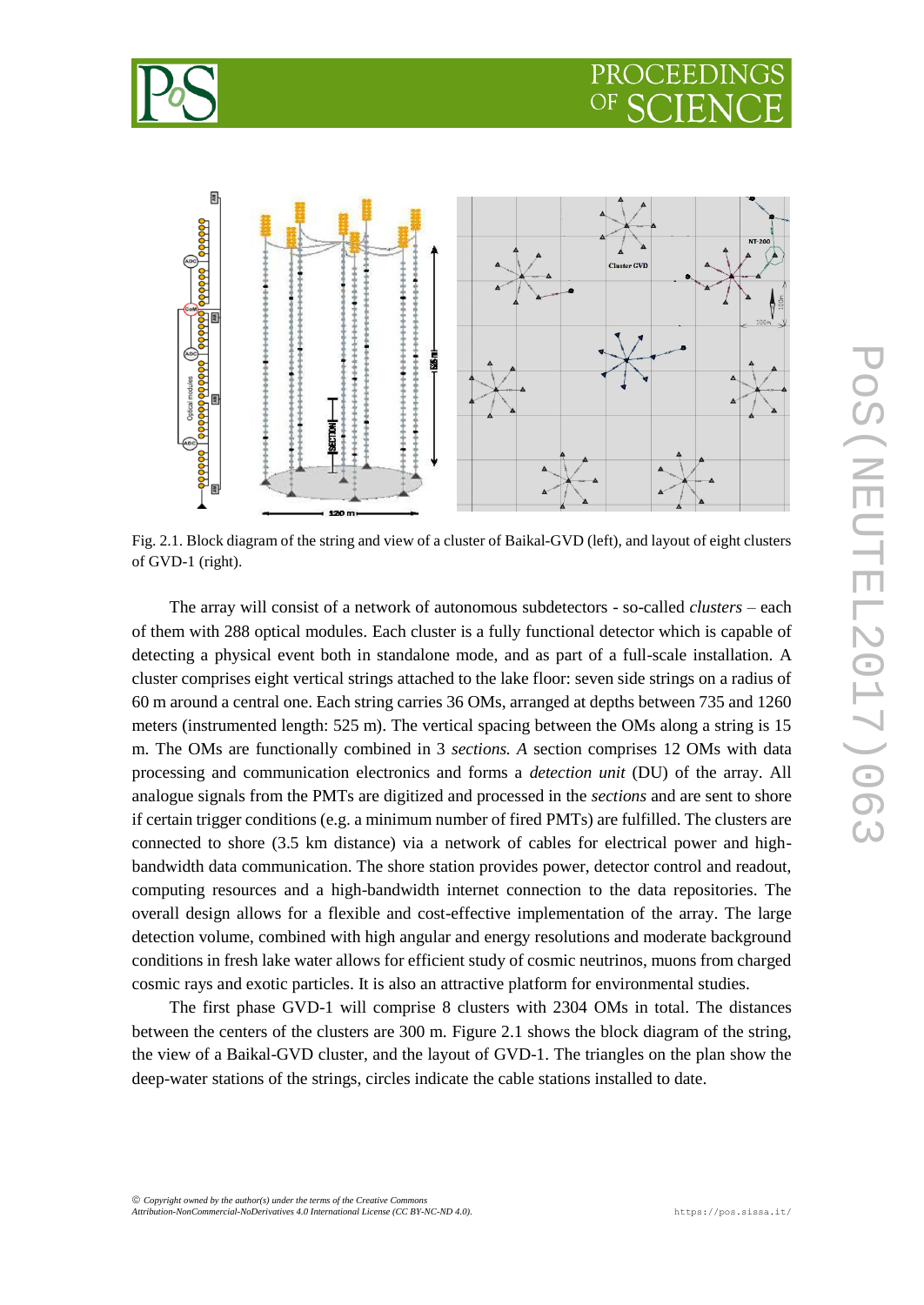

## **3. Data acquisition system**

The basic structural unit of the data acquisition system of Baikal-GVD [6, 7] is a *section* of OMs. A section is a functionally complete unit that includes systems of registration of radiation, calibration systems, and control electronics for the formation of trigger, the signal processing, and data transfer. Three sections of optical modules reside on the same carrying cable and form a string. The configuration of a section, which is currently the basis for the creation of the telescope, includes 12 optical modules with analog outputs, and a Central section Module (CM), which converts analog signals into a digital code. The CM is located in the middle of the section, to minimize the lengths of cables connecting it to OMs. Each measuring channel of a section consists of PMT, preamplifier and 12-bit ADC with a sampling frequency of 200 MHz and an amplitude resolution of 1.6 mV. The conversion coefficients of the channels are leveled off at about  $10^8$  by adjusting the high voltage of a PMT in the range from 1100 to 1800 Volts. This provides an average single-photoelectron amplitude of the channels of ~25 ADC counts.

Grouping OMs into separate sections allows to organize inter-module coincidences for suppression of the background glow of Baikal water. Coincidences of signals from any pairs of neighboring OMs with low threshold (0.5 - 1.5 p.e.) and high threshold (3 - 4 p.e.) are used as a local trigger of the section (signal *request*). Average rates of the section *request* signals are about 2 - 10 Hz, in dependence of thresholds and water luminescence.

The *request* signals from three sections are combined in the Control Module of the string (CoM) and transferred to the cluster *DAQ center*, where a global trigger is formed (signal *acknowledge*). Signal *acknowledge*, returning to each section of the cluster, stops the ADCs and initiates the formation of a *master record* of the sections and data transmitting to the Cluster *DAQ center*. Each *master record* comprises the time of the trigger, the state of the counter of the acknowledge signals (used to merge records of the same event from different sections), and waveforms for all 12 channels recorded in a time window of 5  $\mu$ s (1024 ADC time counts). The full length of a master record is 12×2048 bytes. The total frequency of *acknowledge* signals is 50 - 250 Hz (the sum of the rates of *requests* signals of all sections of the cluster). Master records are transmitted to the *Cluster DAQ center* by the Ethernet network on the basis of Ethernet extenders with a transfer rate of up to 10 Mbit/s. A relatively low bandwidth of network does not allow transferring *master records* with full record size. So, *master records* are converted: a part of the records are selected in which ADC data exceeds a threshold of the magnitude of  $\sim 0.3$  singlephotoelectron signal. The conversion process is implemented at the hardware level. The average size of the converted *master record* is approximately 300 bytes for the basic mode of detector operation (muon detection). This ensures reliable transmission of the full event flow.

In addition to the electronic units directly engaged in the registration process, the data acquisition system includes a number of auxiliary subsystems: control of power supply, calibration of the detector, measuring of the coordinates of the optical modules. The system of power control allows disabling, if necessary, any of the underwater modules of the array. Managed power switches, installed in the center of the cluster, in each string and in each section, are used for these purposes. The calibration setup comprises LED light sources installed in each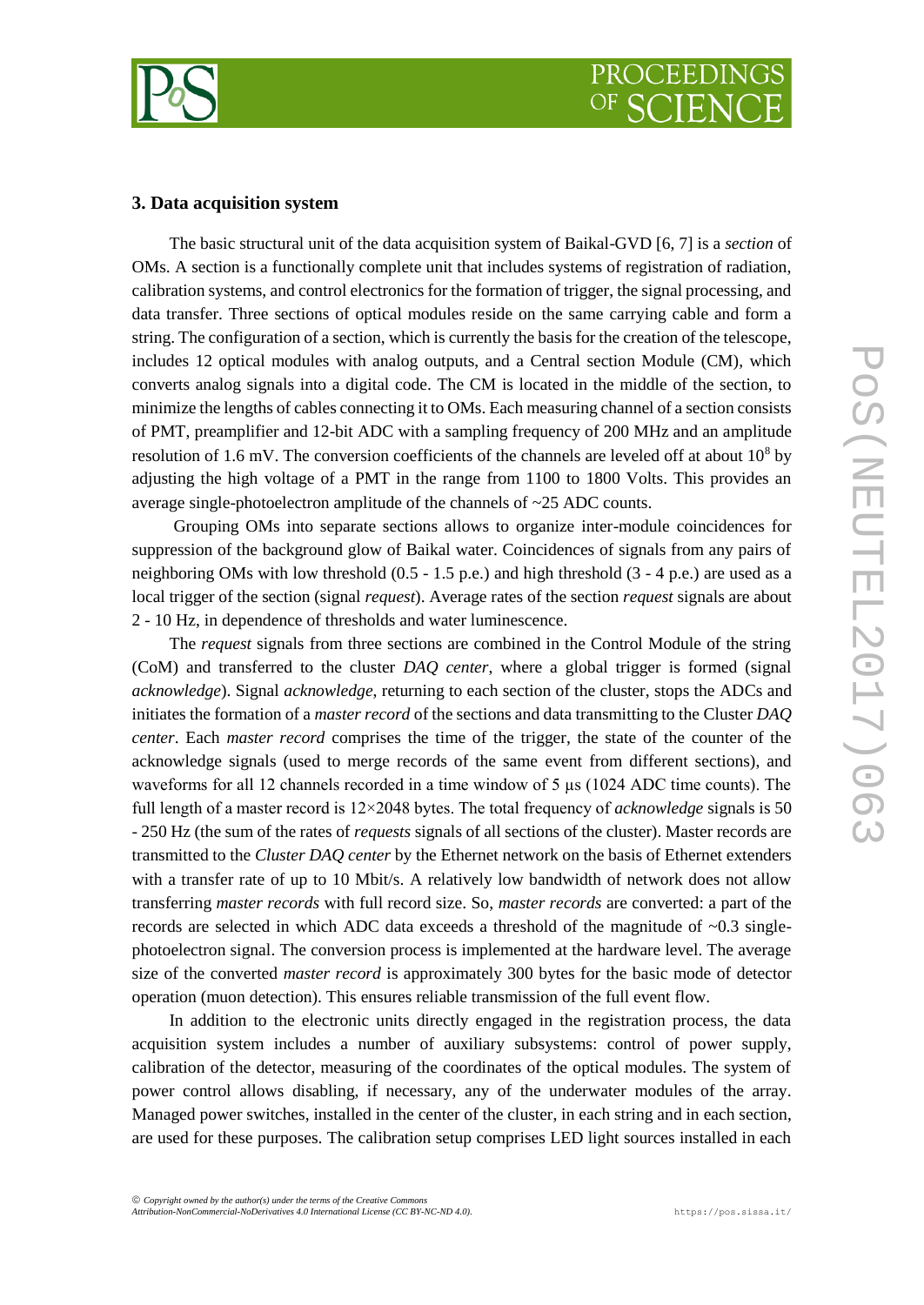

optical module (for amplitude and time calibration of the channels) and separate underwater modules with LEDs (for time calibration of the sections). The laser light source is used for the inter-cluster calibration.

The coordinates of the optical modules are determined using an acoustic positioning system. Acoustic positioning system of the cluster comprises 32 acoustic modems (АМ). Four AMs are mounted on each string on the distances from of the string bottom 1, 181, 346, and 538 meters. The coordinates of the AMs are measured with an accuracy of  $\sim$ 2 cm. Linear interpolation is used to determine the coordinates of the optical modules located between acoustic modems.

#### **4. The configuration of Baikal-GVD 2017**

The modular structure of the neutrino telescope Baikal-GVD provides the ability to perform physical research in the early stages of the detector construction using different configurations of the array. The first demonstration cluster consisting of 8 strings with 24 OMs on each (two sections) was put into operation in 2015 [8]. This array was upgraded to baseline configuration (three sections on the string) in 2016. The second cluster of the Baikal-GVD was commissioned in April 2017. Two full-scale clusters of Baikal-GVD are successfully operating during 2017. Figure 4.1 shows the present layout of the Baikal-GVD and the cumulative number of the master records for each of two clusters.



Fig. 4.1. Layout of the installation and cumulative number of the *master records* detected with two clusters (since April 13 to June 15 of 2017).

Each cluster consists of 8 *Strings* (*S1 ... S8*) and the cluster *DAQ center*, located on the central string (*S8*). The cluster *DAQ centers* are connected to the *Shore center* by hybrid optoelectrical cables providing power supply (300 VDC) and data transmission. Additional cable stations are deployed to guide the cables to the desired level from the lake bottom to  $\sim$  25 meters below the lake surface and to connect them to the *Cluster DAQ centers* (see Fig. 4.1). The laser calibration source is mounted on a separate station (*Laser string*) between two clusters. Two additional acoustic modems are installed on the *Laser string* to measure its coordinates.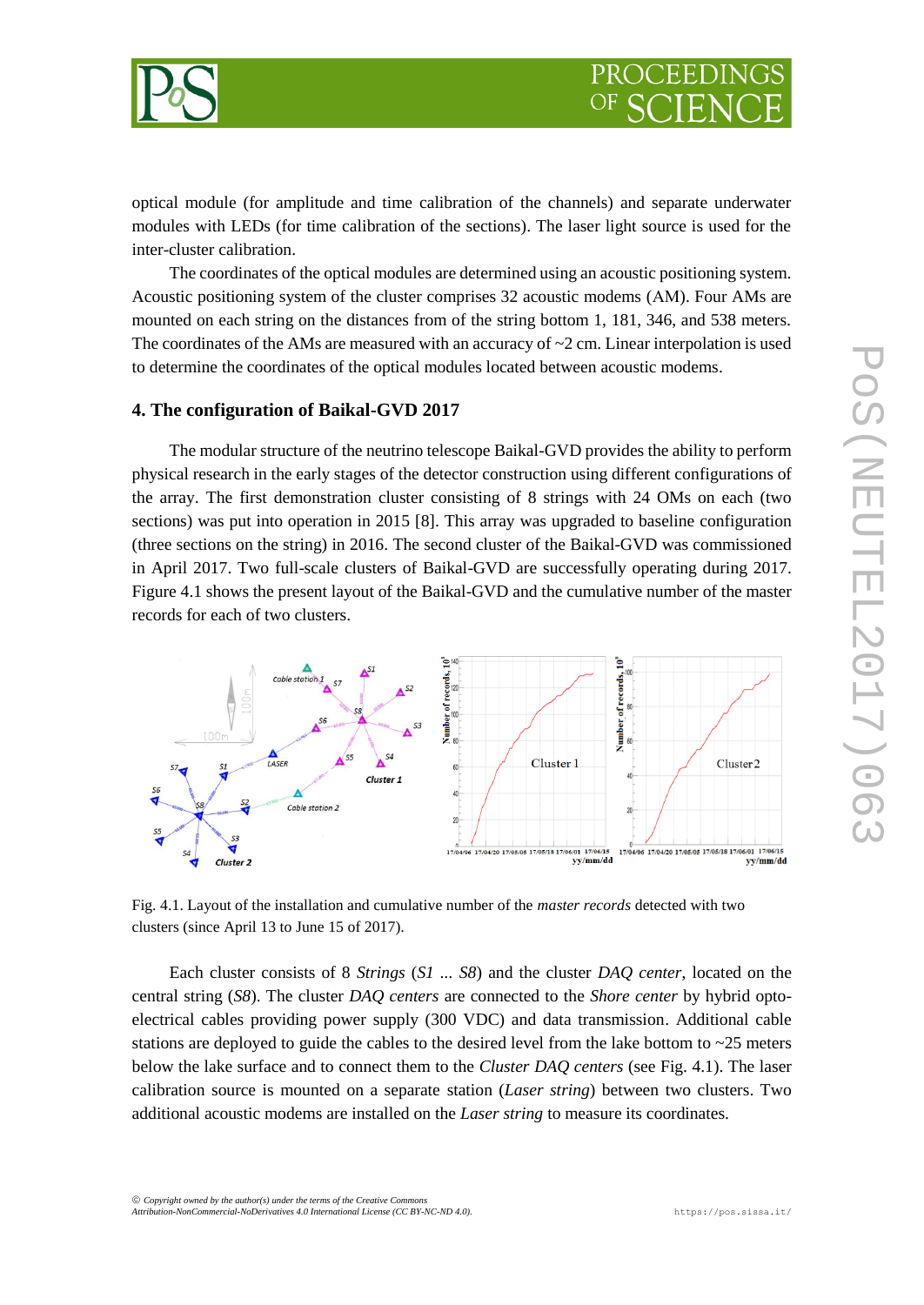

In the period from April 13 to June 15, 2017 about 10<sup>7</sup> events containing about 3×10<sup>8</sup> *master records* were detected within two months. The efficiency of the detector operation was about 85%.

## **5. Laser sub-nanosecond pulse light source**

The inter-string temporal calibration within a cluster is provided by dedicate LED-light sources. However, the inter-cluster calibrations require more intensive light sources. Such light source was designed and produced on a base of a powerful laser. The main 1064 nm light emitting element of laser is a neodymium-doped yttrium aluminum garnet (YAG:Nd3+). The beam frequency is doubled in a nonlinear crystal to a wavelength of 532 nm. Pumping of the main element provides by laser LEDs with a wavelength of 808 nm. The pulse energy reaches a value of 0.37 mJ ( $\sim$ 10<sup>15</sup> photons), the flash duration is about 1 ns. A light diffuser is installed at the output of the laser beam providing an isotropic light emission in water. Special sensor is used for control of output light intensity. An adjustment of the flush intensity is provided by light attenuation system. Software stuffing allows for operation in different modes, changing the number, frequency and power of light flashes during flashing session. The laser is installed at about the same depth as the center of the lower sections. The photograph of the laser light source is shown in Fig. 5.1 (left).



Fig.5.1 The photograph of laser light sources before deployment (left). Laser event detected by GVD cluster (right).

An example of a laser event detected with Cluster-1 is presented in Fig. 5.1 (right), where the sphere size is proportional to the light intensity and the color indicates the light arrival time at the OM. The amplitudes and light arrival times recorded by OMs are shown in Fig. 5.2. The numbering of the channels starts with the bottom OM of the first string: from 1 to 288. The lack of data on the second section is due to the fact that two sections were excluded from the configuration. Laser flashes are reliably detected by all channels of the lower and middle sections of the strings. Time calibration of the channels was provided by using LED calibration sources of the cluster. The solid lines in Fig. 5.2 (right) show the expected times of the light propagation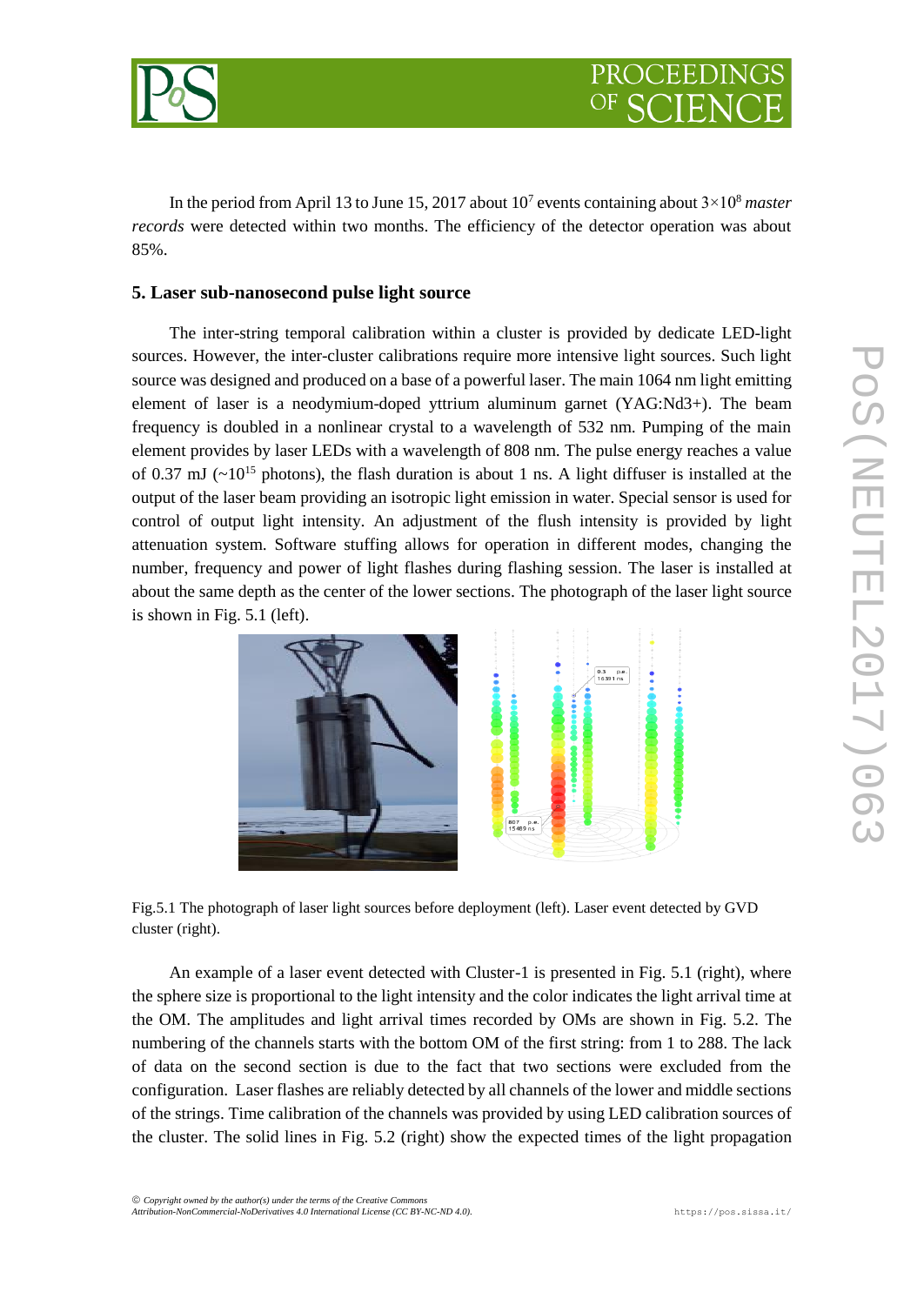

from the laser to the OMs, which were calculated using the information about OMs and laser positions that have been provided by the acoustic positioning system. The good agreement between measured and expected times of registration of the laser flashes (see Fig. 5.2) indicates the correctness of the channel calibration and a sufficiently high positioning accuracy of the optical modules measured by the acoustic system.



Fig.5.2 Amplitude (left) and time (right) distributions of signals recorded by OMs for laser event.



Fig. 5.1. The multiplicity distribution of hit channels for cascade-like events with energies above 100 TeV; points - experiment, red line - background of atmospheric muons, blue line - background of atmospheric neutrinos, green line - expected signal from astrophysical neutrinos.

#### **6. Cascade shower detection**

The registration of neutrinos with Baikal-GVD is carried out by detecting the products of their interactions which appear as muon tracks and cascade showers. A data sample obtained with the first cluster of Baikal-GVD in the period 24 Oct to 17 Dec 2015 was used for investigating and checking the methods of the selection from background events and reconstruction of the cascade showers (41.6 days of the detector live time). About  $4.4 \times 10^8$  triggered events were detected by the array during this time period. After applying several selection cuts and reconstruction of cascades vertex, energy and direction, 1192 events with reconstructed energies E >100 TeV have been selected. Fig. 6.1 shows the distribution of these events with respect to the multiplicity of hit channels. The experimental distribution is consistent with the expectation from atmospheric muons for multiplicities  $N_{hit}$  < 10. The expected  $N_{hit}$  distributions for events